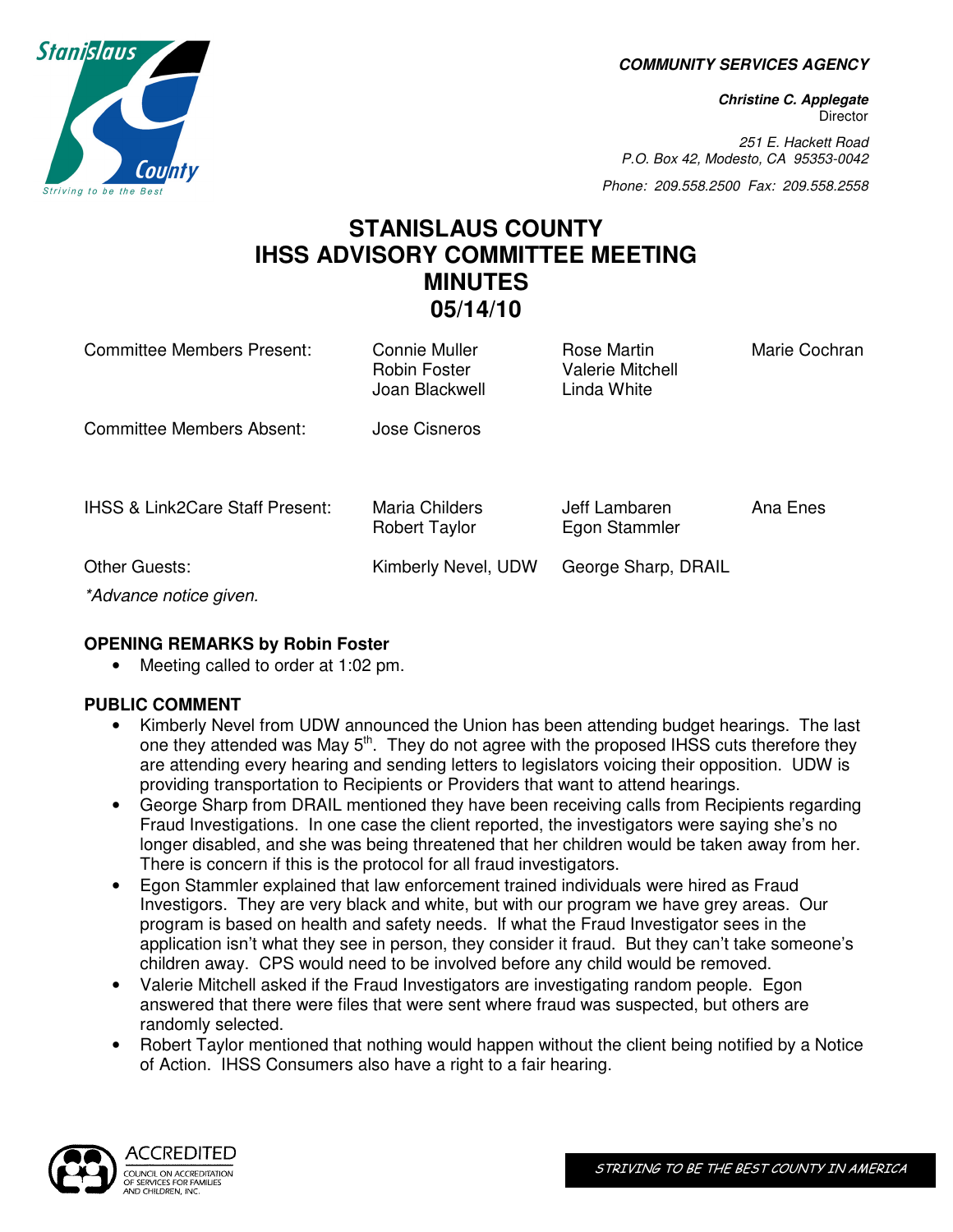- Kimberly mentioned UDW has also been receiving phone calls from Consumers indicating that the Fraud Investigators have been interrogating and scaring them. Fraud Investigators also have been knocking on neighbors' doors asking questions or driving to the Provider's home.
- Egon explained once the Fraud Investigator gets the information, they bring it to the Social Worker and the Social Worker decides what happens next.
- Jeff suggested if someone has a bad experience to report it immediately. Robert added that once a complaint is received, they are forwarded to the Fraud Investigator's supervisor.

## **ACCEPTANCE OF MINUTES**

• Acceptance of minutes from 04/09/10: Motion to accept made by Linda White, Rose Martin seconded, motion passed.

#### **PUBLIC AUTHORITY**

• As mentioned before, Link2Care will be moving to the CSA building on Hackett Rd. We are scheduled to begin to move effective 6/21/10.

## **LEGISLATION**

- Jeff explained there was little that changed since last month's Legislative update.
- Joan Blackwell said she heard the fraud department was out of money. Jeff said that was related to the fingerprinting of Recipients. Last year the Legislature approved spending \$8.2 million on fingerprinting. They are considering buying a device called MorphoTraks, which they can take to the Recipients home.

## **ELECTIONS**

- Robin Foster has indicated she's resigning and today is her last meeting.
- Connie Muller nominated Linda White as Chair, Valerie seconded. No other nominations were made. Linda accepted the nomination.
- Vote was made. The vote was unanimous in favor of Linda being Chair. Valerie will remain vice-chair until the end of term. In January 2011 we will have new elections for Chair/Vice Chair.

#### **SURVEY UPDATE**

- There was no significant difference in the results since the last survey. There were 548 Consumer and 404 Provider surveys returned.
- The scores were slightly better for the Recipients.
- Providers had low scores for their calls being returned within 24 hours.
- Connie suggested we mail post cards to all Providers and Recipients to notify them we are not sending out the survey, and that they could view the Committee's Report on the Committee's website. Jeff said he'd have to check with the accountant to find out if there's enough time to do this for billing purposes.

#### **GENERAL UPDATE**

- California asked for \$6.9 billion in Federal Aid, and only received \$3 billion. Income tax revenues are down and the state ended April about \$1.3 billion short of revenue projections. The Governor's office has warned of "absolutely terrible cuts."
- Disability Capital Action Day is on Wednesday, May  $26<sup>th</sup>$ . It is the largest advocacy day of the year. There is a rally at 11am, lunch at noon and legislative business will start about 1pm.
- Beckwith/Ellis v. Wagner All felonies. The IHSS program will continue to screen for only the enumerated crimes, and not all felonies.